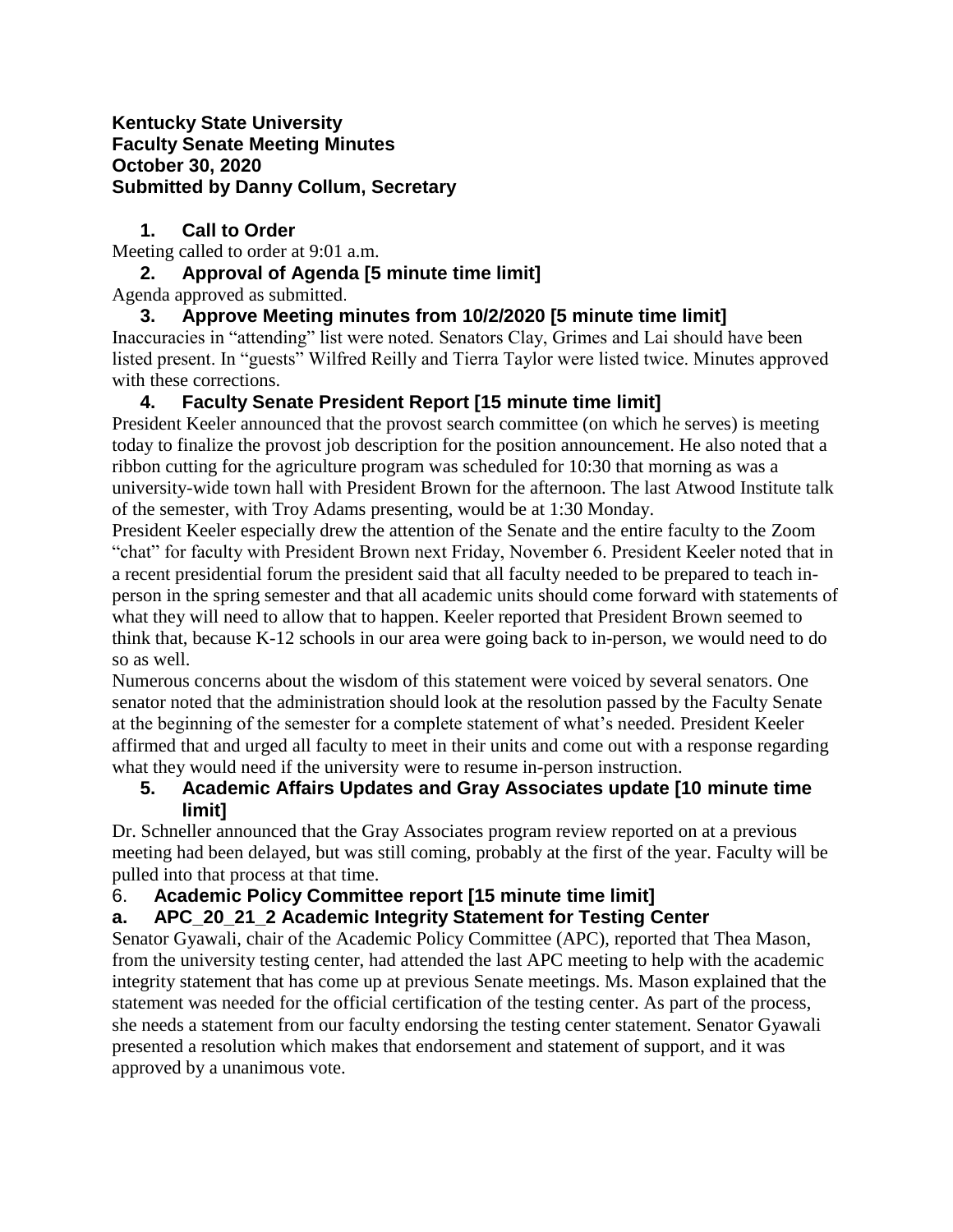Senator Gyawali also reported that APC had continued its discussion of a possible Pass/Fail (P/F) option for Fall 2020. The committee is preparing a survey of students so that the student perspective can be considered in whatever action item the committee may bring forward.

Dr. Schneller suggested that it might also be helpful to look at this semester's midterm grades as compared to recent years to get a sense of the need for a P/F option. That information could be obtained from Institutional Research. Dr. Schneller also noted that if a P/F option were instituted, it needed to have a clear deadline for students to opt in, and the deadline must stick. In addition, she noted that some programs will not be able to participate in P/F at all due to accreditation standards.

Finally, Dr. Gyawali reported that APC and PCC are consulting on a resolution dealing with course evaluations for this semester. An action item on this issue will be coming at the next Senate meeting.

President Keeler urged faculty to direct comments on the evaluation issue to Senator Gyawali or Senator Valentine (PCC chair).

## **6. Curriculum Committee report [15 minute time limit]**

### **a. CC\_20\_21 \_07 Course Change BUA 402**

This action item would expand BUA 402 Senior Seminar from one credit hour to three. This will allow students to better prepare their portfolio for the Council on Post-secondary Education's (CPE) Essential Employability Qualities (EEQ) initiative. A program change reflecting this course change will follow. One senator noted an inconsistency in the course title on the forms for the action item. With that noted, the action item passed unanimously.

### **b. CC\_20\_21\_08 New Course SOW 353**

SOW 353 will be a new course, Child Abuse Interventions, this will be part of a sequence of courses preparing students to take jobs in child protection with state government. This is needed to fulfill KSU's contract with the state to administer the Public Child Welfare Certification Program (PCWCP). This was approved unanimously.

### **c. CC\_20\_21\_09 New Course SOW 316**

This will be part three of a three part sequence in Generalist Social Work Practice (I, II, III) that will bring the content and nomenclature of the program in line with the standards of its accrediting agency, the Council on Social Work Education (CSWE). Approved unanimously.

## **d. CC\_20\_21\_10 New Course SOW 352**

This would be the predecessor to SOW 353 approved in item (b), preparing students to work in the child welfare system. Approved unanimously.

## **e. CC\_20\_21\_11 Course Change SOW 314**

Part I of the three part sequence in Generalist Social Work Practice approved in item (c).

## **f. CC\_20\_21\_12 Course Change SOW 310**

Course title changed from SOW 310 Foundations in Social Work to SOW 310 Cultural Inclusion and Social Justice. The changes in content and nomenclature will satisfy the CSWE accreditation standards. The catalogue description will also change. Approved unanimously.

### **g. CC\_20\_21\_13 Course Change SOW 315**

Part II of Generalist Social Work Practice sequence approved in items (c) and (e). Approved unanimously.

## **h. CC\_20\_21\_14 Program Change SOW**

This item incorporates all of the course changes just approved into the overall social work program curriculum and requirements for the social work major. Approved unanimously.

## 8**. Professional Concerns Committee report [15 minute time limit]**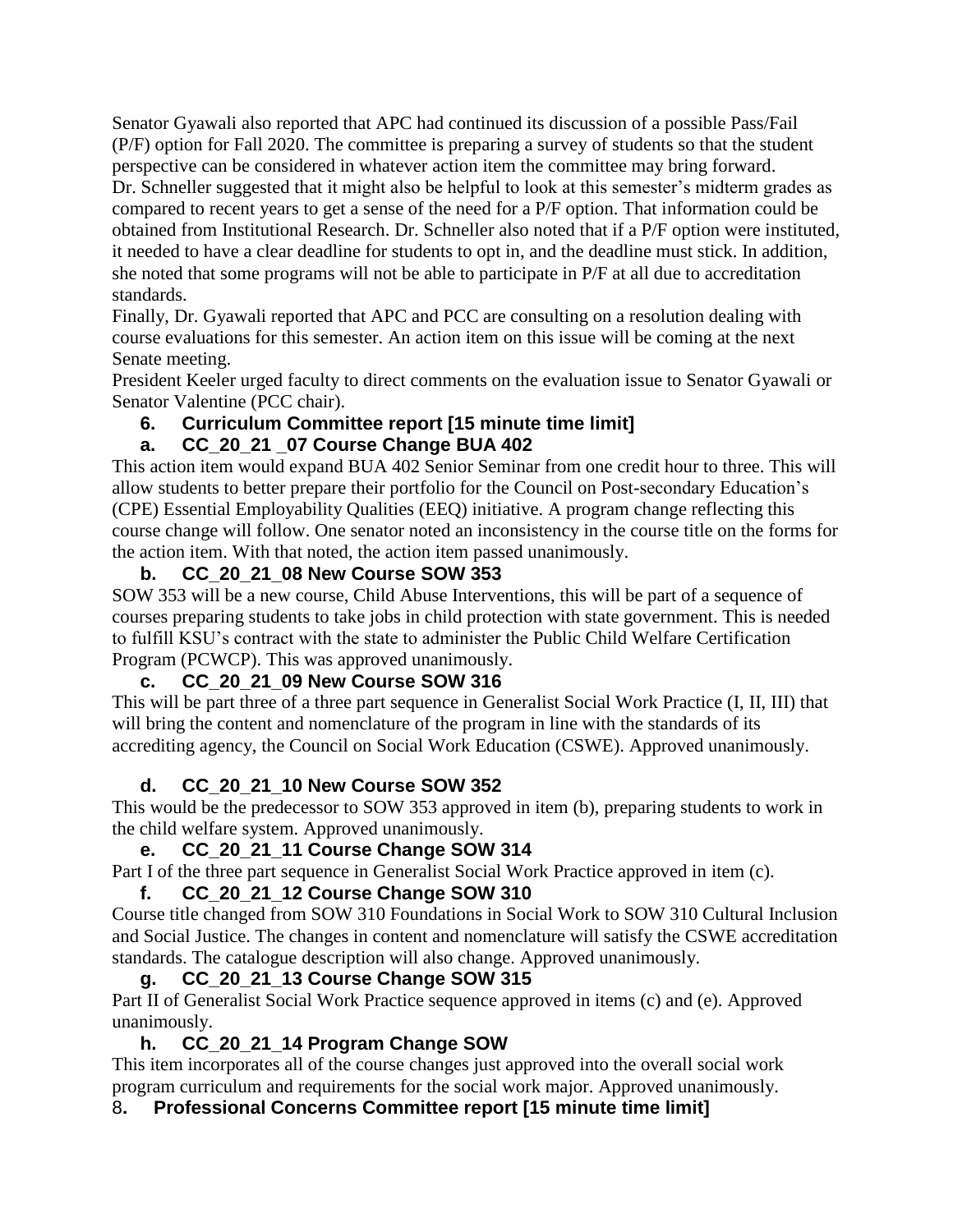### a. **Action item on Deans and Chairs appointment**

PCC Vice-Chair Griffis presented an action item revising the section of the Faculty Handbook dealing with appointments of deans and chairs. On the hiring of deans, the item outlines requirements for faculty representation in the process, adds language calling for candidates to have "national recognition" for scholarship or creative activity in their discipline and details a process, including screening by KSU faculty in the relevant discipline, for awarding tenure to these administrators.

Concerns were raised about the necessity and feasibility of the tenure screening process described in the action item. After some discussion Vice-Chair Griffis agreed to withdraw the action item for this week and have the committee look at that section again.

The proposed changes regarding selection of chairs called for them to be elected from within the academic unit and serve a three-year term. A senator asked who can vote in those elections? Response was that the faculty handbook currently says that only tenured or tenure track faculty may vote. The senator expressed concern about that, saying that instructors should have some voice in the evaluation of chairs.

PCC will reconsider this item with Senate feedback in mind at its next meeting. Anyone with more questions or feedback on the whole deans and chairs issue should direct their comments to Senator Alexander Lai.

#### 9. **Budget and Academic Support Committee report [10 minute time limit.]**

#### a. **Remote Learning Needs Assessment**

Beverly Schneller and Jason Keeler were guests at BASC's last meeting. Dr. Schneller was there to work with the committee on developing a survey of student technology needs after the campus closes November 20. Committee Chair Noel Novelo noted that the purpose of this survey is to determine the scope of the problem regarding technology needs. It does not constitute any commitment to meet every need. The survey says explicitly that its purpose is help the instructor better understand the student's situation. Senator Ballard-Kang is taking the lead on this survey, and she said it would be set up for use both through Blackboard and Qualtrics.

### 10. **Faculty ombudsman report [5 minute time limit]**

Wilfred Reilly was unable to attend the Senate meeting, but sent word that faculty should contact him with any questions related to Covid-19 and the university response.

#### 11. **Other Business [10 minute time limit]**

### **a. Joint Salary Resolution from BASC and PCC**

Senator Helen Smith presented this resolution on behalf of the two committees. This action item is intended to persuade President Brown and the Board of Regents that faculty salaries must be addressed. It calls on President Brown to establish a timeline for addressing problems of faculty salary compression, equity, merit pay and COLA (cost of living allowance) raises and for these issues to be addressed at the next quarterly meeting of the Board of Regents.

One senator raised a question about the drastic discrepancy between the lowest and highest assistant professor salaries shown in a table of high, low and mean KSU faculty salaries. The senator was assured that the figures were accurate and that these figures did not include any administrator pay that some faculty might receive. It only reflects base pay. There was some discussion about inclusion of this table in the resolution, resulting in a consensus that it should stay. In addition Senator Gyawali asked that tables he found showing salary ranges at Tennessee State University and Alabama State University be included as supporting documents with the resolution since those are peer 1890 land grant schools and the tables show salaries much higher than KSU's. Senator Smith agreed to add those documents. A non-senator faculty member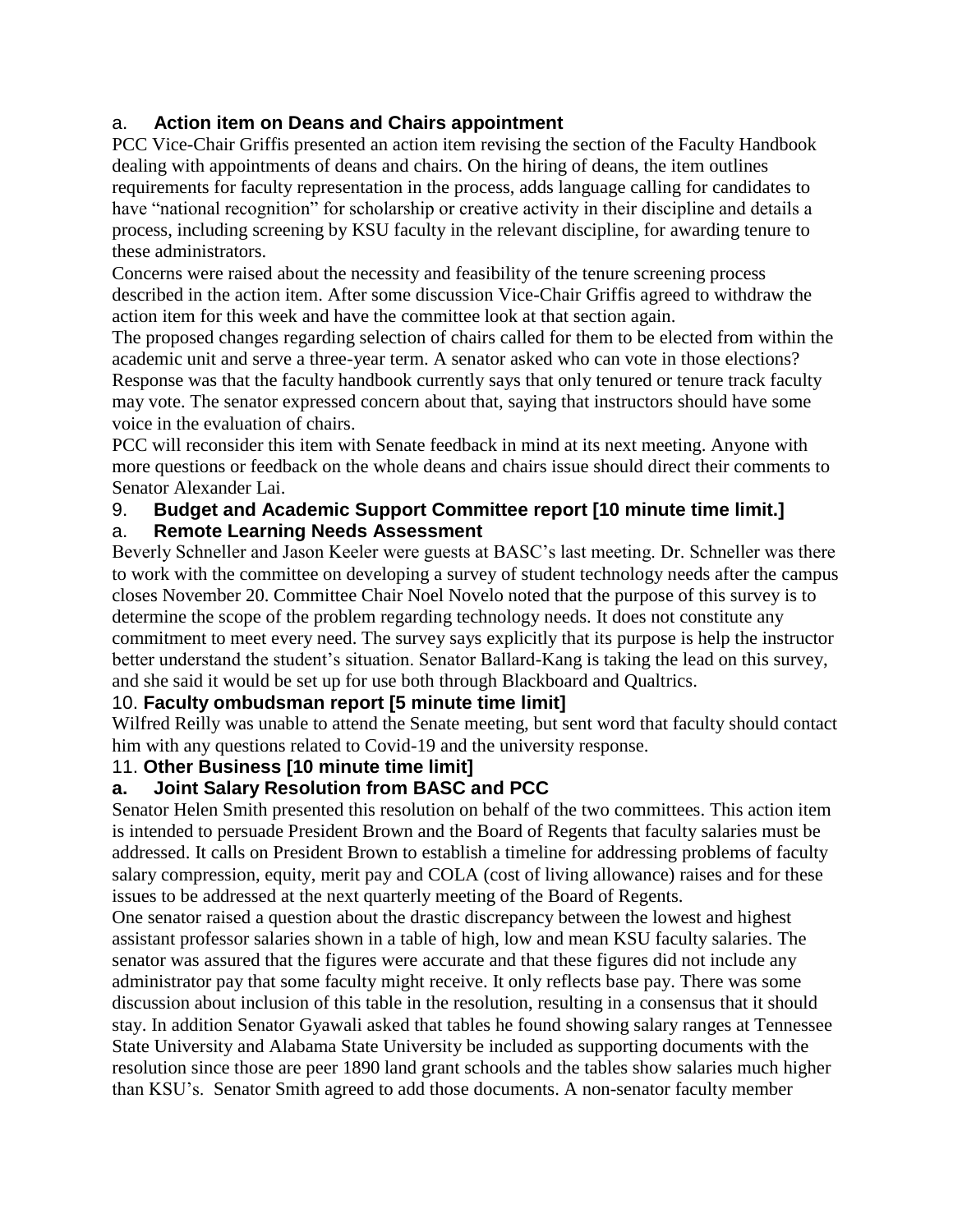suggested that language be added in the first part of the resolution emphasizing that faculty are an asset not an expense, that we are losing valuable assets when good faculty leave due to low pay and that low faculty salaries actually cost the university money from grants since in most grants the indirect expenses payment to the university is based on a percentage of faculty salary. Senator Smith agreed to incorporate this language. Also, two typos in the resolution text were pointed out.

With these additions and corrections noted, the resolution was put to a vote and passed unanimously.

#### 12. **Adjournment**

The meeting adjourned at 11:46.

| <b>Senators Attending</b>                  |                                               |
|--------------------------------------------|-----------------------------------------------|
| <b>Jason Michael Keeler</b>                | Changzheng Wang                               |
| Keith McCutcheon                           |                                               |
| <b>Sharon McGee</b>                        | Jennifer Ballard-Kang<br><b>Gary Stratton</b> |
| Danny Collum                               |                                               |
| <b>Bobby Walter</b>                        | Patti Marraccini<br><b>Nancy Capriles</b>     |
| Alexander Lai                              |                                               |
|                                            | Dr. Phillip Clay                              |
| <b>Bruce Griffis</b>                       | <b>Noel Novelo</b>                            |
| Dr. Kristopher R Grimes                    |                                               |
|                                            | Gavin Washington                              |
| Fariba Bigdeli                             |                                               |
|                                            | Helen Smith                                   |
| Leigh Whittinghill<br>Dr. Donavan L. Ramon | <b>Shawn Lucas</b>                            |
| Buddhi Gyawali                             | Rene Desborde                                 |
| <b>Nancy Capriles</b>                      | Dr. E. Amadife                                |
| <b>Barbara Witty</b>                       | Fariba Kashan                                 |
| Jens Hannemann                             | <b>Bobby Walter</b>                           |
| <b>Excused: Jonathon Sharp</b>             |                                               |

**Absent:** Herman Walston, Ibukun (Mike) Ogunade, Monica Valentine